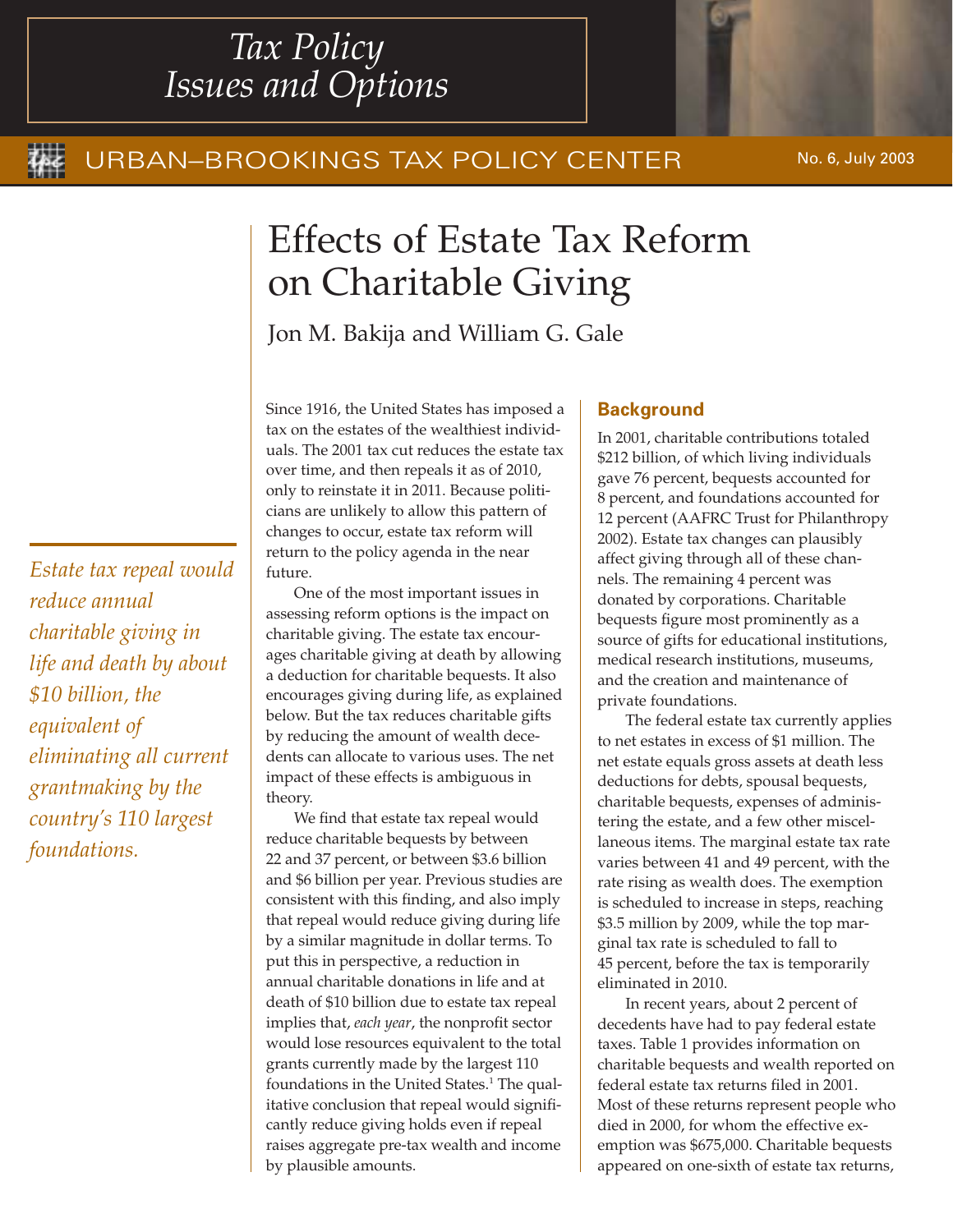*TABLE 1. Charitable Bequests by Size of Gross Estate, 2001*

|                                          | <b>Charitable bequests</b> |                       |                                   |                                | Avg. tax rate                              | <b>Marginal tax</b>                      | Share of       |                                   |                         |                               |
|------------------------------------------|----------------------------|-----------------------|-----------------------------------|--------------------------------|--------------------------------------------|------------------------------------------|----------------|-----------------------------------|-------------------------|-------------------------------|
| Size of<br>gross estate<br>(\$ millions) | <b>Percent</b><br>with     | As share<br>of estate | Per<br>decedent<br>(\$ thousands) | Per<br>giver<br>(\$ thousands) | lestate tax<br>as percent of<br>net worth) | rate at mean<br>net worth in<br>category | All<br>returns | <b>Returns</b><br>with<br>charity | <b>Gross</b><br>estates | <b>Charitable</b><br>bequests |
| All                                      | 17.3                       | 7.5                   | 149.4                             | 863.1                          | 11.3                                       | 45                                       | 100.0          | 100.0                             | 100.0                   | 100.0                         |
| $0.6 - 1.0$                              | 14.2                       | 2.4                   | 19.2                              | 135.1                          | 2.0                                        | 39                                       | 42.0           | 34.5                              | 17.1                    | 5.4                           |
| $1.0 - 2.5$                              | 16.6                       | 4.1                   | 61.2                              | 369.1                          | 8.1                                        | 43                                       | 43.8           | 41.9                              | 32.6                    | 17.9                          |
| $2.5 - 5.0$                              | 25.1                       | 6.1                   | 209.9                             | 836.0                          | 15.3                                       | 50                                       | 9.2            | 13.3                              | 15.8                    | 12.9                          |
| $5.0 - 10.0$                             | 32.4                       | 7.6                   | 516.8                             | 1,594.1                        | 18.6                                       | 50                                       | 3.3            | 6.2                               | 11.2                    | 11.4                          |
| $10.0 - 20.0$                            | 36.5                       | 9.7                   | 1,301.0                           | 3,563,5                        | 18.9                                       | 55                                       | 1.2            | 2.5                               | 8.0                     | 10.3                          |
| $20.0+$                                  | 47.9                       | 20.6                  | 10,831.0                          | 22,598.4                       | 15.4                                       | 50                                       | 0.6            | 1.6                               | 15.3                    | 42.1                          |

*Source:* IRS Statistics of Income division, April 2003 ( available at http://www.irs.gov/pub/irs-soi/01es01gr.xls).

*Note:* Data represent returns filed in 2001, most of which are 2000 decedents. Marginal tax rate is calculated based on law in effect in 2000.

and amounted to \$16.1 billion, or 7.5 percent of the value of gross assets.

Both the likelihood of giving and the share of estate given rise significantly with wealth. These patterns are consistent with the incentives created by tax rates that rise with wealth. Of course, people may be willing to give larger shares of wealth to charity as their wealth rises for reasons other than taxes. In any event, charitable bequests are heavily concentrated among the wealthiest estates. In 2001, 301 decedents with gross estates in excess of \$20 million gave \$6.8 billion to charity. These decedents represented fewer than 1 out of every 8,000 deaths in that year, but accounted for 42 percent of all charitable bequests and made average bequests of \$23 million. Likewise, 64 percent of all charitable bequests came from roughly 1,900 gross estates above \$5 million.

## **Effects of Estate Taxes on Charity: Some Illustrative Examples**

Some simple examples show the channels through which estate tax repeal would affect giving and why it is plausible to believe that repeal would reduce such giving. Holding pre-tax wealth constant (an assumption we relax below), the estate tax directly reduces the price of charitable bequests and the level of after-tax wealth

that decedents can allocate to various uses. The effect of estate tax repeal depends on (a) the relative magnitude of the changes in price and after-tax wealth; and (b) the relative responsiveness of charitable bequests to changes in each. Because the estate tax is highly progressive, the marginal tax rate (that is, the tax rate applying to the next dollar of wealth or deductions) is higher than the average tax rate (total estate tax liability divided by net worth) for most decedents. This difference implies that repeal would reduce the marginal tax rate—which determines the price of giving—by more than the average tax rate which influences the after-tax level of wealth. As a result, repeal would generate a relatively large increase in the price of giving and a relatively small increase in the after-tax wealth of decedents. Therefore, repeal will reduce charitable bequests as long as the responsiveness of bequests to changes in after-tax wealth is not substantially larger than the responsiveness to changes in price.

Consider an individual with a marginal estate tax rate of 40 percent, and an average tax rate of 10 percent. (These figures represent the averages for people who died in 1998 and filed an estate tax return, weighted by their charitable bequests.) For this representative estate tax filer, a \$1 charitable bequest reduces contributions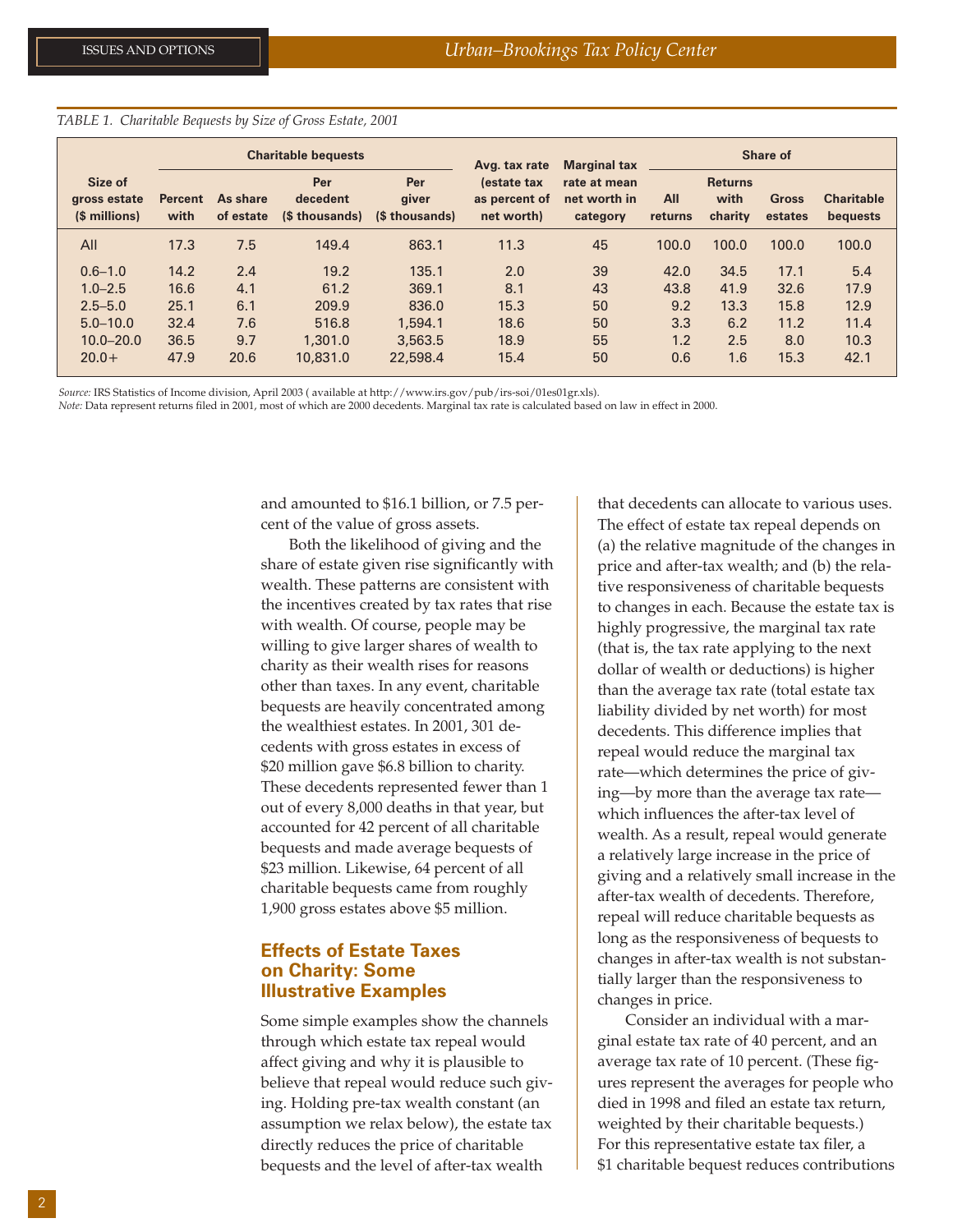to heirs by 60 cents. If the estate tax were repealed, a \$1 contribution to charity would reduce contributions to heirs by \$1, so the price of charitable bequests (measured in terms of bequests to taxable heirs) would rise by 67 percent (from 0.6 to 1). If the individual's average estate tax rate were 10 percent, repeal would raise aftertax wealth by 11 percent (from 0.9 to 1).

Suppose a 1-percent increase in aftertax wealth always raises charitable bequests by 1 percent, and a 1-percent increase in the price always reduces such bequests by 1 percent. If so, repeal would reduce charitable bequests in this example by about 33 percent. These calculations hold pre-tax wealth constant. But even if estate tax repeal raised pre-tax wealth by as much as 10 percent, owing to improved incentives for wealth accumulation, charitable bequests would still decline by 27 percent.2

Estate taxes also encourage giving during life. Charitable contributions made during life gain a double tax advantage: They reduce income taxes and they remove the assets from the estate and so avoid estate taxes as well. For example, assume the marginal income tax rate is 30 percent and the marginal estate tax rate is 40 percent. A donor giving \$100 to charity while alive could instead have kept the \$100, paid \$30 in income tax and bequeathed the remaining \$70 to heirs, who would receive a net inheritance of \$42 once estate tax was paid. With no estate tax, foregoing a \$100 charitable contribution during life would leave \$70 for heirs. That is, estate tax repeal would raise the cost of making charitable contributions while alive (relative to the cost of giving gifts to heirs).

Aggregate giving from living individuals far exceeds aggregate charitable bequests. As a result, even if the estate tax is only a relatively minor determinant of charitable giving while alive, the impact of repeal on giving while alive could be a large component of the overall impact.

#### **Evidence**

Several kinds of evidence exist on how estate taxes affect charitable giving. Each

type indicates that repeal would significantly reduce charitable giving. In particular, each type suggests that charitable giving is as sensitive or more sensitive to its price than to after-tax wealth. This result, combined with the fact that repeal would raise the price of giving more than after-tax wealth, implies that repeal would reduce giving.

Figure 1 illustrates, by decade, the share of gross estates given to charity and the marginal tax rate on the average estate for all estate tax filers. As tax rates rose, so too did the share of wealth given to charity. This evidence is consistent with the notion that the estate tax's stimulative effect on charitable bequests (due to improved incentives) outweighed its depressing effect (due to reduced after-tax wealth).<sup>3</sup> Econometric analysis that relies on timeseries variation like that depicted in figure 1, undertaken by economists Wojciech Kopczuk and Joel Slemrod (2003), also finds charitable bequests are sensitive to price. By itself, the time-series evidence is not decisive, though, because it is difficult to separate the impact of tax rates from other factors that vary over time.

A second type of study uses crosssectional information—data on decedents from a single year. These studies almost universally find that estate taxes raise charitable bequests. Recent work by Treasury Department economist David Joulfaian (2000), based on a sample of 1992 decedents, exemplifies this line of research. His preferred estimates suggest that a 1-percent increase in the price of a charitable bequest reduces such bequests by 1.7 percent, and a 1-percent increase in aftertax wealth raises charitable bequests by 1.2 percent—that is, he finds that charitable bequests are more sensitive to price than to wealth. Cross-sectional studies are sometimes difficult to interpret, though. Table 1 shows that wealthier people give more of their estate to charity— perhaps because they face higher marginal tax rates or perhaps because they are wealthier. But in a cross-section sample, the main reason tax rates vary across decedents is that wealth varies, too, so it is difficult to disentangle the separate effects of each.

*Charitable giving is as sensitive or more sensitive to its price than to after-tax wealth.*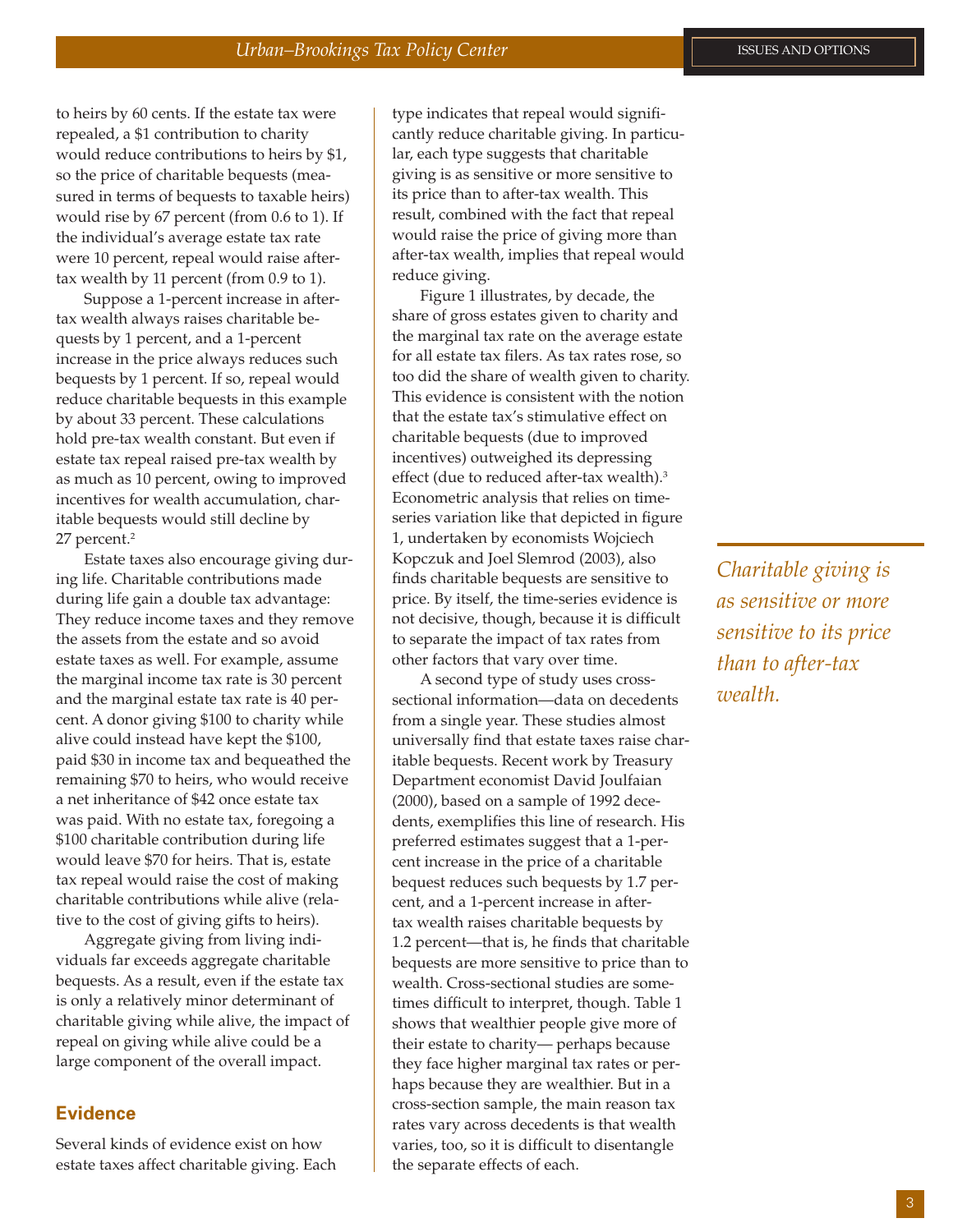

*FIGURE 1. Charitable Bequests As a Percentage of Gross Estates versus Marginal Estate Tax Rate on Average Gross Estate, All Filers, by Decade*

*Source:* Authors' calculations based on data from IRS Statistics of Income.

*Notes:* Marginal estate tax rate is a decade average of annual rates calculated at mean gross estate among all filers. Decade averages from 1950s through 1980s are based on a subset of years for which data was available.

A third kind of evidence exploits the fact that estate and inheritance tax rates have changed in different ways over time for people in different states and at different real wealth levels, and examines whether differences in the time-pattern of charitable bequests across groups matches up with the differences in time-pattern of incentives across these groups. Unlike time-series analysis, this approach makes it possible to control for any factors, whether observed or unobserved, that changed in the same way for everyone over time. Unlike cross-sectional analysis, this approach makes it easier to disentangle the effects of incentives from the effects of wealth, because the variation in tax rates comes from differences in tax law across time and states, rather than from the fact that at a point in time wealthier people are in higher tax brackets.

In collaborative work with Slemrod, we have undertaken a research project relying on this approach (Bakija, Gale, and Slemrod 2003). We employ a tax calculator that computes combined federal and state inheritance and estate taxes for any year,

state, or wealth level, using a unique data set of federal estate tax returns from 1924 through 1998. Early estimates from this project focus on estate tax return data aggregated by real wealth range, marital status, state, and year and examine the behavior of widowed decedents, who provide about 61 percent of all charitable bequests. We estimate that among this population, a 1-percent increase in the price of giving reduces charitable bequests by 2.1 percent, and a 1-percent increase in after-tax wealth increases charitable bequests by 1.6 percent.

Thus, each of the three types of evidence finds that the sensitivity of charitable bequests to price is close to, and usually greater than, the sensitivity to after-tax wealth. This result, combined with the progressivity of the tax, implies that charitable bequests can be expected to decline significantly if the estate tax were repealed, since repeal would create relatively large increases in the price of giving and relatively smaller increases in after-tax wealth.

Putting an exact number on the size of the decline is a useful exercise, but should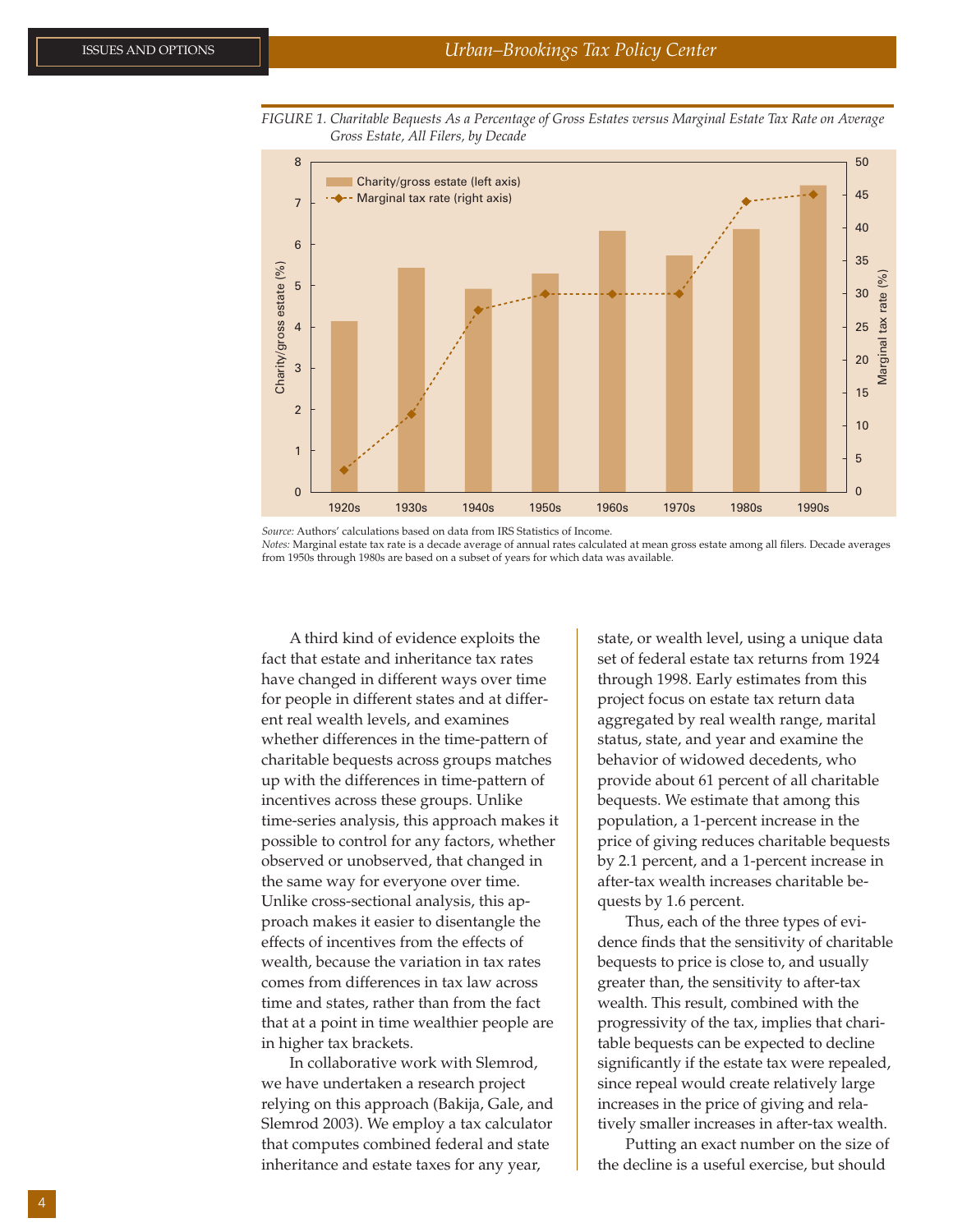be interpreted with caution. Joulfaian calculates that for an individual whose price and before- and after-tax net worth are equal to the average for all filers in his sample, estate tax repeal would reduce charitable bequests by 12 percent. For a variety of technical reasons, however, this calculation probably underestimates the change in *aggregate* charitable bequests.4

Duke University professors Charles Clotfelter and Richard Schmalbeck (1996) simulate the effect of repeal by applying a set of estimates from the previous crosssectional studies to a set of individuals representative of the different types of people filing estate tax returns. They calculate that estate tax repeal would reduce aggregate charitable bequests by between 24 and 45 percent. Using a similar but more detailed simulation approach, the estimates from our paper with Slemrod imply that estate tax repeal would cause widowed filers to reduce charitable bequests by 37 percent. This reduction would amount to \$3.6 billion in 2001, or 22 percent of charitable bequests made by all filers. If other types of filers were equally responsive, the decline would be \$6 billion. Both our simulation and Clotfelter and Schmalbeck conservatively assume that nontaxable filers would be unaffected by repeal. To the extent that filers are nontaxable because they make large charitable bequests, repeal could reduce their giving as well.

As noted above, the estate tax also affects incentives to give to charity while alive. Research on this question has relied exclusively on cross-sectional variation in tax rates, and finds that lifetime giving would decline under estate tax repeal. Treasury economists Gerald Auten and Joulfaian (1996) use data on 1982 estate tax returns matched to the 1981 income tax returns for the decedents and their children. They find that higher estate tax rates are associated with higher lifetime contributions while alive, even after controlling for wealth. Repeal would reduce charitable giving in the last year of life by about 12 percent among people who would otherwise have to file estate tax returns. If annual charitable donations while alive

by people likely to face the estate tax is well-approximated by the \$42 billion given by people with incomes above \$200,000 (who represent roughly the top 2 percent of the household income distribution), and giving throughout life is similarly sensitive to giving in the last year of life, this would imply a \$5 billion decline in annual charitable donations through this channel.

Since this estimate is based on giving in the last years of life, one might suspect that it overstates the sensitivity of giving to estate-tax rules. However, in a different paper, Joulfaian (2001) finds that charitable giving in the last 10 years of life is even more responsive to the estate tax. He uses data from income tax returns for 1987–96 and estate tax returns for decedents who died between 1996 and 1998. His estimates of the determinants of charitable bequests are similar to previous cross-sectional estimates. Based on averages in the data, he estimates that repeal would reduce combined charitable bequests and charitable donations in the last 10 years of life by between 13 and 31 percent. As noted above, a simulation approach would likely suggest a larger impact.<sup>5</sup>

#### **Caveats**

Although almost all research implies that estate tax repeal would significantly reduce charitable bequests and charitable giving while alive, the findings should be viewed with caution. As noted, there are difficult statistical issues associated with the estimates. In addition, none of the estimates are based on time periods when no estate tax existed. As a result, the parameter estimates may not be valid over a large change in tax rates, even holding related behavior constant. Outright repeal could also change related behavior. It would convey an explicit message that charitable giving at death is no longer encouraged. It would remove some of the need to do tax planning prior to death. The elimination of the charitable deduction would eliminate a major selling point for charities. As a result, the aggregate effects could be larger than previous estimates suggest.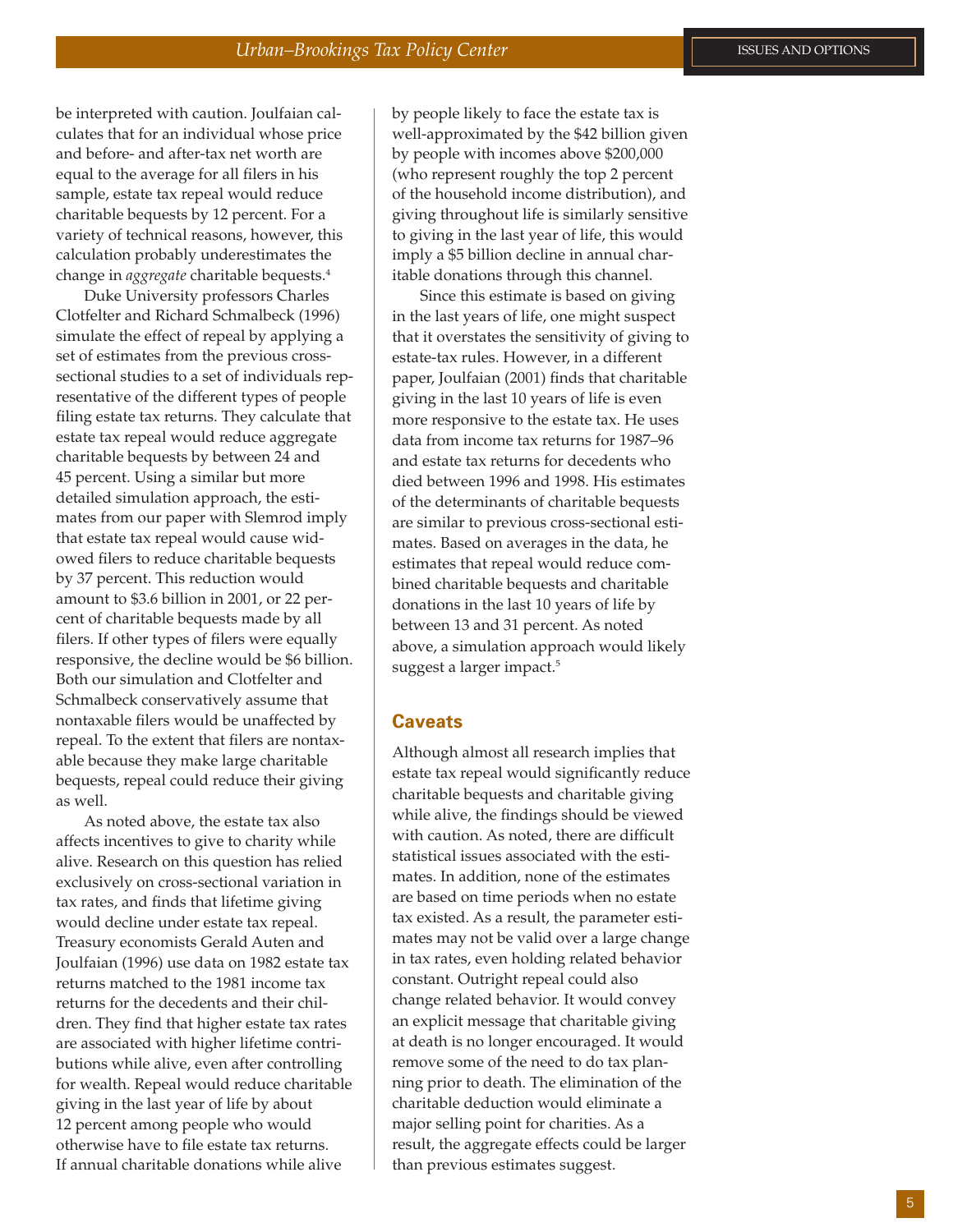*Estate tax repeal would have significant deleterious effects on charitable bequests and charitable giving during life.*

Another issue is that the estimates hold pre-tax wealth constant, but to the extent that repeal raised aggregate wealth and income, charitable giving during life and at death would rise. Some perspective on this issue is appropriate, though. First, it would require enormous increases in wealth to offset the basic results found above. Even increases bordering on 10 percent would not overturn the conclusion that repeal would reduce charitable giving. Second, the impact of estate tax repeal on wealth accumulation is by no means certain. Although we do not review the literature here, both theory and evidence indicate that the effect is ambiguous. Third, even if there were an increase in wealth, it is not obvious that charitable bequests would rise. Currently, the effective estate tax rate is zero on wealth accumulated for the purposes of giving to charity. That rate would not change under repeal, which would simply make other uses of estates tax-free as well.

Boston College researchers Paul Schervish and John Havens (2003) advocate a new model of charitable giving. In their model, people have a hierarchy of preferences: As resources rise, people first take care of themselves and their family, then their friends, and only after those needs are met do they turn to the needs of broader, nonprofit organizations. Schervish and Havens draw two conclusions. First, increases in wealth should generate more than proportional increases in charitable giving. This conclusion is consistent with the data shown in table 1 and elsewhere, but it does not distinguish their approach from conventional approaches. Second, because preferences are hierarchical in their model, households do not address charitable concerns until they have fully addressed their preferences relating to family and friends. Once their wealth is sufficient to focus on charity, the other preferences are no longer a matter of concern. As a result, they say, charitable contributions depend on values, not on tax policy.

This supposed second implication is flawed. Empirically, households do not have purely hierarchical preferences. Many low-income households make charitable contributions. Many wealthy people continue to seek out new personal or family consumption even as they make large donations. Even if the hierarchy of preferences were exact, tax subsidies for charity would affect the wealth level at which people switched from addressing other preferences to charitable concerns. Most importantly, as a purely logical matter, to say that values matter for choices does not imply taxes are irrelevant. People always make choices (i.e., express their values) subject to constraints and incentives (which depend on taxes). Observed behavior—like charitable giving—depends on the *interaction* among values, constraints, and incentives, not on one in isolation of the others.

Schervish and Havens also claim that repeal would actually raise charitable bequests, based in part on a survey of individuals with net worth above \$5 million who indicated that they expect to allocate 16 percent of their estate to charity, 47 percent to heirs, and 37 percent to taxes. Given their druthers, however, the respondents would prefer to devote 26 percent to charity, 64 percent to heirs, and just 9 percent to taxes. Taken at face value, the results suggest that reducing the estate tax by more than three-quarters (from 37 percent of estate to 9 percent) would induce an increase of more than 60 percent in charitable bequests (from 16 percent of the estate to 26 percent).

One should not take the results at face value, though. First, the results refer to intentions rather than actions. The econometric literature, based on actual behavior, is replete with studies showing that actual contributions among living people and among decedents are sensitive to tax rates. Second, it seems implausible that these individuals would have to devote 37 percent of their estate to taxes. For estate tax returns filed in the year 2000, for example, the average tax rate even among taxable returns with gross estate in excess of \$20 million was just 20 percent. These concerns raise serious questions about the reliability of the recorded answers.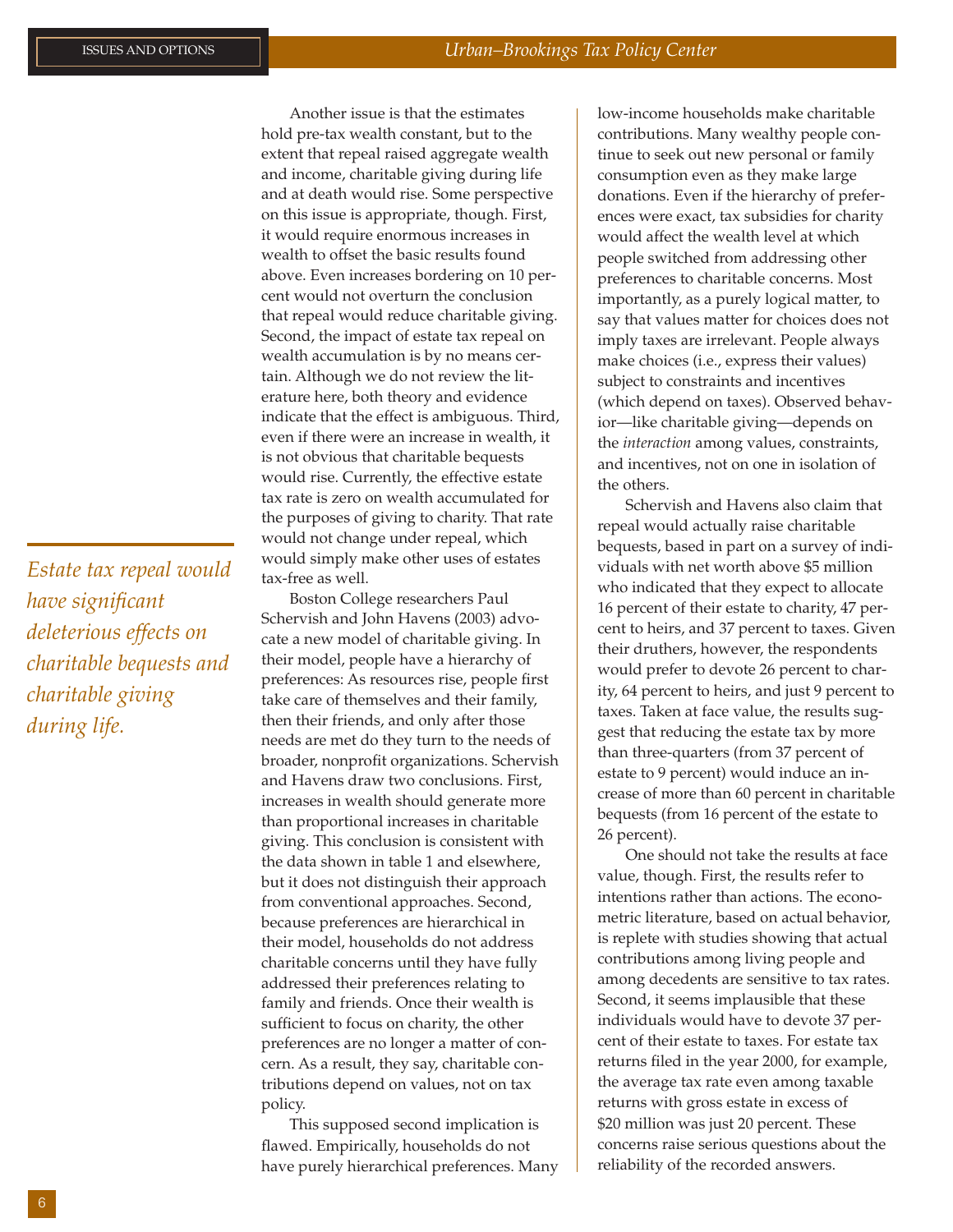# **Conclusion**

Estate tax repeal would have significant deleterious effects on charitable bequests and charitable giving during life. Although estate tax reform will raise many issues, the impact on the nonprofit sector should be a central part of the debate.

# **Notes**

- 1. Private communication from Jeff Krehely, National Committee for Responsive Philanthropy, based on analysis of data from the National Center for Charitable Statistics 2001 Private Foundation file.
- 2. If a 1-percent increase in price (P) or after-tax wealth (W) causes charitable giving (G) to change by  $-1$  percent or 1 percent, respectively, then  $G = aW/P$ , where a is a constant. In the example in the text,  $W/P = 0.9/0.6 (= 1.5)$  under the estate tax. If pre-tax wealth is held constant,  $W/P = 1/1 (= 1)$  under repeal. So the percent change in G is [(1 - 1.5)/1.5]  $\times$  $100 = -33$  percent. If pre-tax wealth rises by 10 percent,  $W/P = 1.1$  under repeal and a similar calculations shows a 27 percent decline in giving.
- 3. Average pre-tax wealth reported on estate tax returns also changed over time, in a u-shaped pattern, which would have affected charitable bequests as well. The share of wealth given to charity by people at fixed real wealth levels produces a rising pattern over time similar to that shown in figure 1.
- 4. The bias arises because Joulfaian calculates the average estate tax rate by (effectively) weighting observations by wealth, but calculates the marginal tax rate as a simple unweighted average. A more consistent approach would calculate a wealthweighted marginal tax rate. This measure would be significantly higher than the unweighted marginal rate, because high-wealth households face higher marginal tax rates. Using the weighted marginal estate tax rate would imply that repeal would generate a bigger increase in the price of giving than Joulfaian calculates, and therefore a bigger decline in charitable bequests.
- 5. Congressional Budget Office economists Pamela Greene and Rob McClelland (2001) use data from the Health and Retirement Study and estimate expected estate tax rates based on information on current wealth, age, subjective life expectancy, and different assumptions about asset growth rates. They provide further evidence that the charitable donations of elderly people are sensitive to expected estate tax rates.

#### **References**

- AAFRC Trust for Philanthropy. 2002. *Giving USA 2002*. Indianapolis, IN.
- Auten, Gerald, and David Joulfaian. 1996. "Charitable Contributions and Intergenerational Transfers." *Journal of Public Economics* 59(1): 55–68.
- Bakija, Jon, William Gale, and Joel Slemrod. 2003. "Charitable Bequests and Taxes on Inheritances and Estates: Aggregate Evidence from across States and Time." *American Economic Review* (May).
- Clotfelter, Charles T., and Richard L. Schmalbeck. 1996. "The Impact of Fundamental Tax Reform on Nonprofit Organizations." In *Economic Effects of Fundamental Tax Reform,* edited by Henry J. Aaron and William G. Gale (211–46). Washington, D.C.: Brookings Institution Press.
- Greene, Pamela, and Robert McClelland. 2001. "The Effects of Federal Estate Tax Policy on Charitable Contributions." Working Paper, Congressional Budget Office, March.
- Joulfaian, David. 2000. "Estate Taxes and Charitable Bequests by the Wealthy." *National Tax Journal* 53(3): 743–63.
	- -. 2001. "Charitable Giving in Life and at Death." In *Rethinking Estate and Gift Taxation*, edited by William G. Gale, James R. Hines, and Joel Slemrod (350–74). Washington, D.C.: Brookings Institution Press.
- Kopczuk, Wojciech, and Joel Slemrod. 2003. "Tax Impacts on Wealth Accumulation and Transfers of the Rich." In *Death and Dollars: The Role of Gifts and Bequests in America*, edited by Alicia H. Munnell and Annika Sundén (213–57). Washington, D.C.: Brookings Institution Press.
- Schervish, Paul G., and John J. Havens. 2003. "Gifts and Bequests: Family or Philanthropic Organizations?" In *Death and Dollars: The Role of Gifts and Bequests in America,* edited by Alicia H. Munnell and Annika Sundén (130–58). Washington, D.C.: Brookings Institution Press.

## **About the Authors**

**Jon M. Bakija** is an assistant professor of economics at Williams College and the Okun-Model Fellow at the Brookings Institution.

**William G. Gale** is the Arjay and Frances Fearing Miller Chair at Brookings, and codirector of the Tax Policy Center.